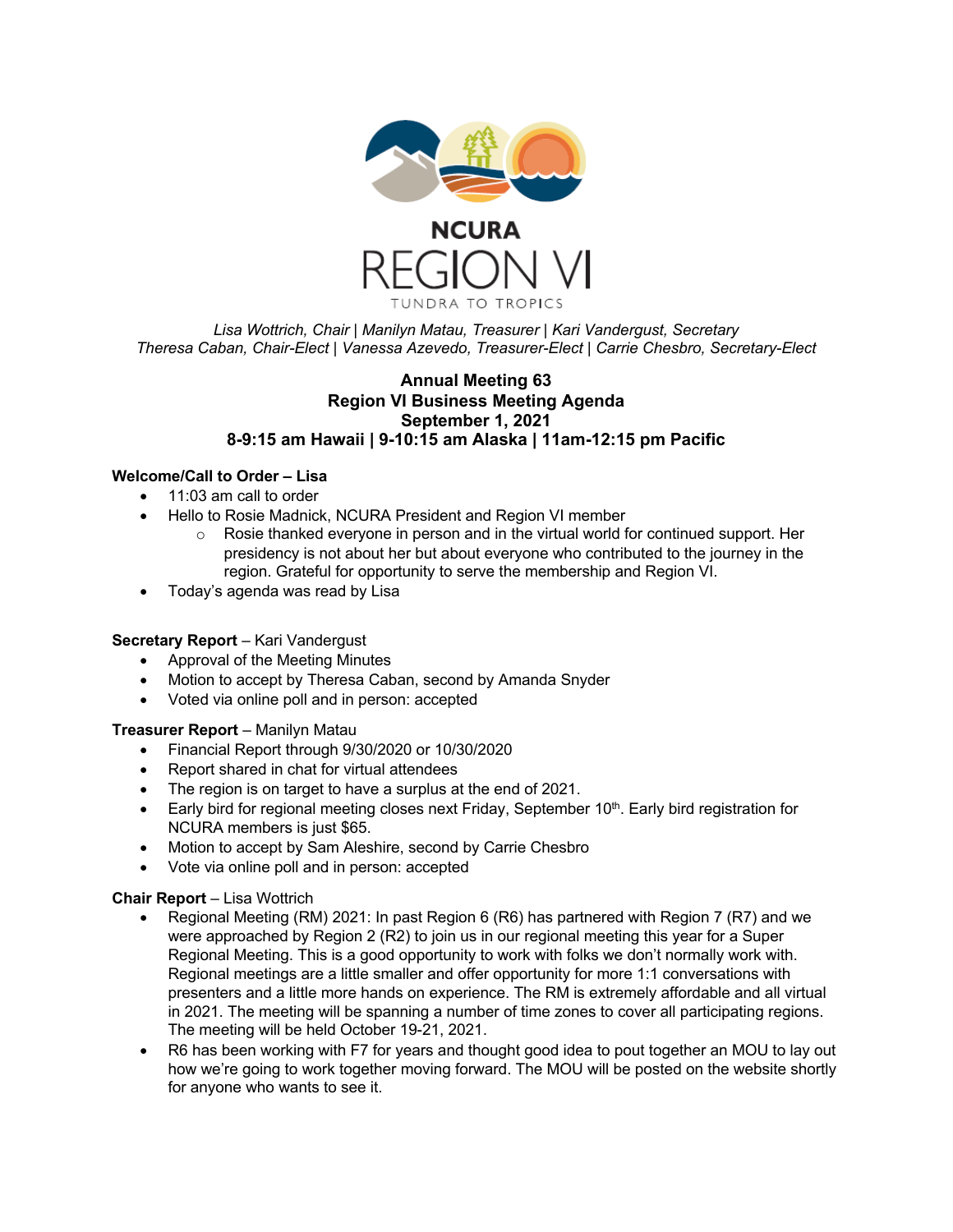- The regional DEI Initiative has started. There is a group of wonderful folks who've stepped up for our region. The first meeting will be in the coming weeks. If anybody is interested in this or other committees, reach out to folks listed on the volunteer section of the website (https://www.ncuraregionvi.org/2021officerscommittees). We want to hear from everyone across our region.
- Feel free to email or call Lisa with any questions.

# **Chair-Elect Report** – Theresa Caban

- RM program committee has worked so hard to get the program off the ground. Everyone will be pleasantly surprised with volume and breadth of content.
- Site Selection Committee The committee is providing documentation such as templates for future committee members. This will help future folks so it's clear what's needed.
- There is currently a survey open to the region to get feedback about what people's expectations are for RMs, how they'd like to see it, where they'd like to see it, etc. The committee wants your input and wants you to be part of that process. This is a way to ensure the committee can make the meetings the best they can be and try to meet your desires. Please respond to survey (which can be accessed here. If you have other remarks outside of the data gathered in the survey, send them to Theresa so they can be part of the process. The committee wants everyone to be included.
- Register for RM 2021! We look forward to seeing you there.

# **Regional Committee Chair Reports**

- Awards & Recognition Committee Cara Winnewisser
	- $\circ$  It's been slow going with awards this year. Travel is a little off for many people this year. There was one award recipient for FRA/PRA in 2021. There were no applications for the Annual Meeting happening now. The call for applications for RM is going out on Tuesday. The RM is very affordable, but the travel award will make it that much easier to go. Please encourage people to apply.
- Education & Professional Development Committee Amanda Snyder
	- $\circ$  Thank you to the committee members for their work. The committee's focus has mainly been on LeadMe this year. There's a great cohort of mentees this year. The committee is in discussions about virtual workshops they'd like to put on, but need to have more discussion about the format and will need to get approval for those.
	- o At the end of September there will be a celebration for Research Administrator's Day. Keep an eye out for details. The celebration will likely be over the lunch hour pacific time and will be a get together with talks and be a time to have fun and appreciate each other.
	- o LeadMe Program Nancy Lewis
		- LeadMe has been strong this year with a great cohort of 7 mentees. They're nearing the end of program and are currently in the professional development cycle with presentations curated by Derick Jones. Please attend the LeadMe graduation at the RM, date/time tbd. There will be great presentations this year.
		- There will be a call out for next year's cohort. If you know of people on your campus or if you are interested in being mentee, reach out to Nancy or Amanda. They want a good strong cohort next year, as they've have had in the past.
		- If you are interested in being a MINT or mentor, contact Nancy too. There is always a need for MINTS and mentors from R6 and R7.
- Marketing & Communications Kevin Stewart
	- o Lisa, on behalf of Kevin: The committee is working on standardizing messaging across the membership. They're working towards a more cohesive regional message. The committee is documenting what we do and creating a calendar for activities that we do every year, but an incoming officer may not be fully aware of, with the goal of keeping everyone on track. The committee is led by Kevin Stewart.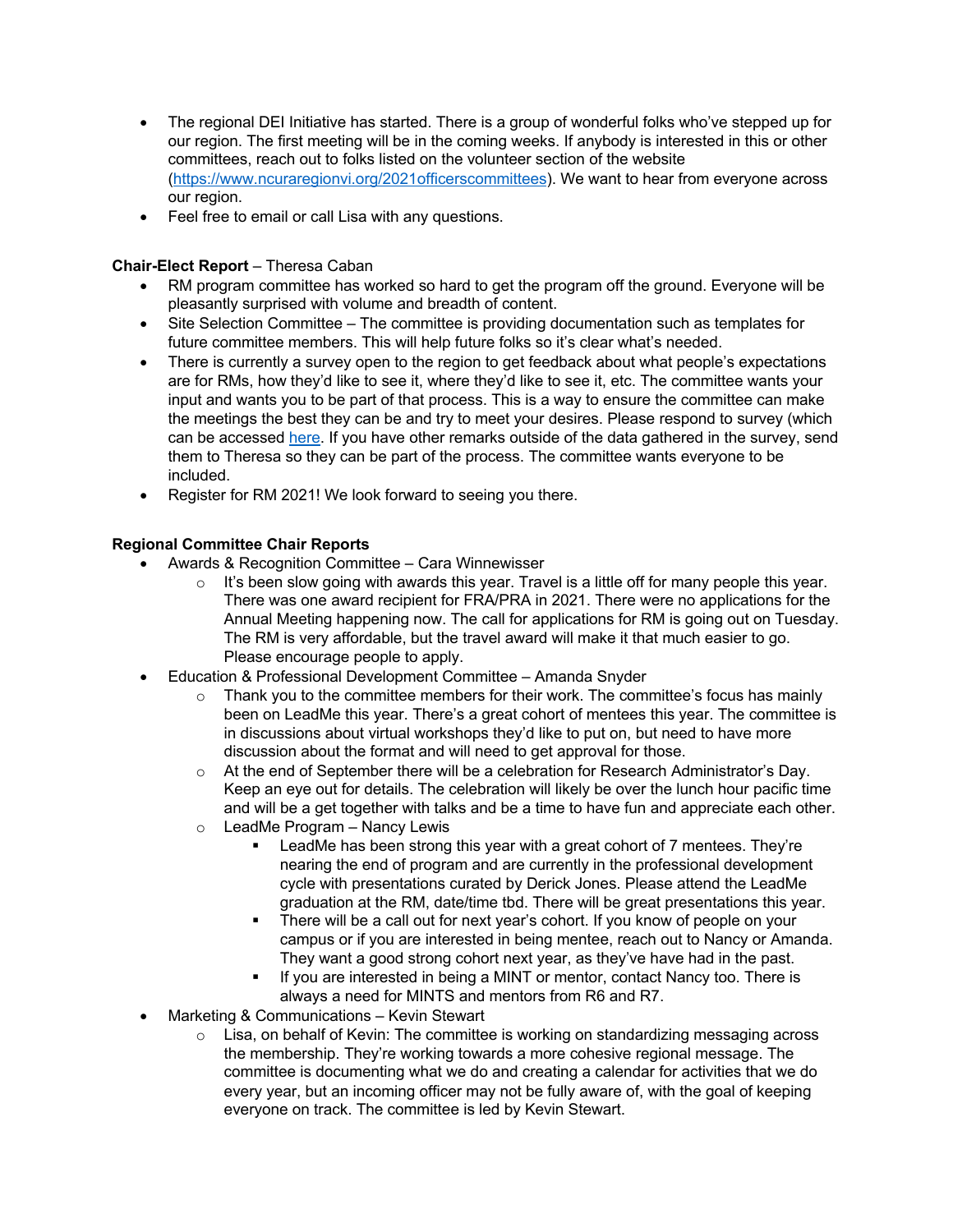- Volunteer Coordinator Mich Pane
	- $\circ$  Lisa on behalf of Mich: Watch for RM call for volunteers for zoom room monitors and other opportunities. There will be more typical volunteer opportunities available once we get back to a more in person environment.
- Nomination & Elections Committee Csilla Csaplár
	- $\circ$  Nancy on behalf of Csilla: Thank you to everyone who participated in regional election process. There was a strong slate this year. Congratulations to new Chair-elect for 2022, Jen Cory from Stanford University, Secretary-elect, Zach Gill from Oregon State University and RAC At-Large Member, Cara Winnewisser from University of California, Santa Barbara. Everyone is encouraged to participate in running for office.

## **National Committee Member Reports**

- Board of Directors Nancy Lewis
	- $\circ$  The Board has been very busy this year and had a great all-day meeting on Sunday. Here are the activities the Boards been working on:
	- $\circ$  The Board renamed the Outstanding Achievement in Research Administration award the Robert Andresen Outstanding Achievement in Research Administration award. Bob's been a great mentor to all of us.
	- $\circ$  EMERGE Program The pilot phase of the new EMERGE Program has been approved by the Board. EMERGE stands for Empowering Members by Engaging Resources and Growing Excellence. There will be a call for applications out shortly. It will be a selfnomination process with a two-page personal statement (which will be very heavily weighted in the decision process). Decisions made in October. The call for applications should be out next week. There will be 15-20 members in a cohort. The program will run January through June 2022 and will consist of 6 two hour sessions.
	- $\circ$  NCURA Remote Work Survey The results of the survey are out. You may reach out to regional leadership to get a copy of the results. Rosie added it is on NCURA website and in the Chronicle of Higher Education, for those who have access to it. 1600 members responded to the survey.
	- $\circ$  The 2022 FRA/PRA is expected to be in person in New Orleans. The FRA will be March 14-15 and the PRA will be March 17-18. March  $16<sup>th</sup>$  is workshop day.
	- o National Election: The new officers are: Vice President/President-Elect: Bryony Wakefield from University of Melbourne, Secretary: Robyn Remotigue from University of North Texas Health Science Center at Fort Worth, Treasurer-Elect: Timothy Schailey from Thomas Jefferson University, At-Large Members, Board of Directors: Tolise Dailey from Johns Hopkins University and Hollie Schreiber from Oklahoma State University. They'll lead in 2022.
	- o Select Committee on Diversity, Equity, and Inclusion: The committee started effective April 2021. Marianne Woods is the chair and Derick Jones is the vice chair. Look at the committee's column in the next NCURA Magazine. The committee's next meeting will be in October.
- Select Committee on Diversity, Equity, and Inclusion Derick Jones
	- o Lisa: Congratulations to Derick on the Distinguished Service Award!<br>
	o DEI became select committee at the national level in April 2021. The
	- DEI became select committee at the national level in April 2021. The committee is puting on amazing webinars this year. The next webinar will be on Sept 9<sup>th</sup>. The topic is "Disability & Isms: Racism, Sexism, and Ageism." The speakers will be: Tre'Shawn Hall-Baker from Santa Monica College, Samantha Westcott from California Institute of Technology, Jamie Caldwell from University of Missouri - Columbia, School of Medicine and Jared Karol, Founder of JaredKarol.com. Derick Jones is curating. Please register for these webinars. The next one will be in November on the topic of allyship. The webinars are available afterwards on YouTube. Please feel free to share the webinars with staff and use them as training tools. A few committee members will roll off this year. There will